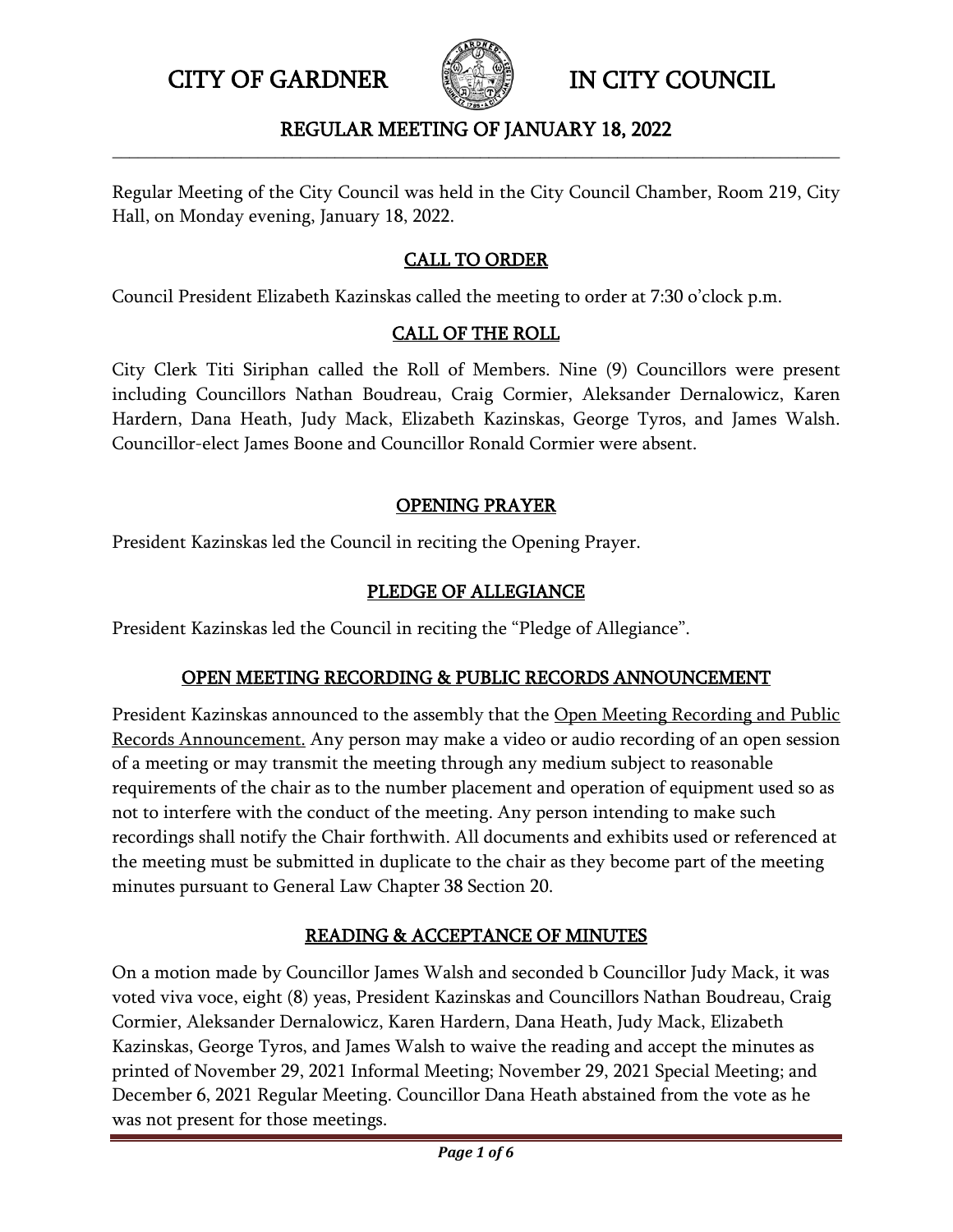

### REGULAR MEETING OF JANUARY 18, 2022 **\_\_\_\_\_\_\_\_\_\_\_\_\_\_\_\_\_\_\_\_\_\_\_\_\_\_\_\_\_\_\_\_\_\_\_\_\_\_\_\_\_\_\_\_\_\_\_\_\_\_\_\_\_\_\_\_\_\_\_\_\_\_\_\_\_\_\_\_\_\_\_\_\_\_\_\_\_\_\_\_\_\_\_\_\_**

# PUBLIC HEARINGS

# #10591

President Kazinskas opened the Public Hearing on a Petition by NATIONAL GRID for permission to locate poles, wires and fixtures, including the necessary sustaining and protecting fixtures along and across the following public way:

CHURCH STREET - A petition by National Grid to install 1 Single Owned Pole on Church Street beginning at a point approximately 255' feet west of the centerline of the intersection of Marquette Street and Church Street and continuing approximately 20 feet in a north direction. Install 40'C2, Pole 9 to provide power to 116 Church Street

The President called for persons wishing to testify in favor of the Petition.

Javier Morales, a representative of National Grid spoke in favor of the pole petition. He informed the Council that the new poll will serve the housing complex that is adjacent to increase their reliability.

The President again called for persons wishing to testify in favor of the Petition.

There being none, the President thrice called for persons wishing to testify in opposition.

There being none, President Kazinskas closed the Hearing.

# COMMUNICATIONS FROM THE MAYOR APPOINTMENTS

### #10593

Reporting from the Appointments Committee, Councillor George Tyros informed the Council that the position of Executive Secretary is not confirmed by the Council as the Council confirmation is not required.

On a motion made by Councillor George Tyros and seconded by Councillor Craig Cormier, it was voted viva voce, nine (9) yeas, President Elizabeth Kazinskas and Councillors Nathan Boudreau, Craig Cormier, Aleksander Dernalowicz, Karen Hardern, Dana Heath, Judy Mack, George Tyros, and James Walsh to place the following appointment on file:

A Measure Confirming the Mayor's Appointment of Rachel J. Roberts to the position of Executive Secretary, for term expiring January 3, 2023.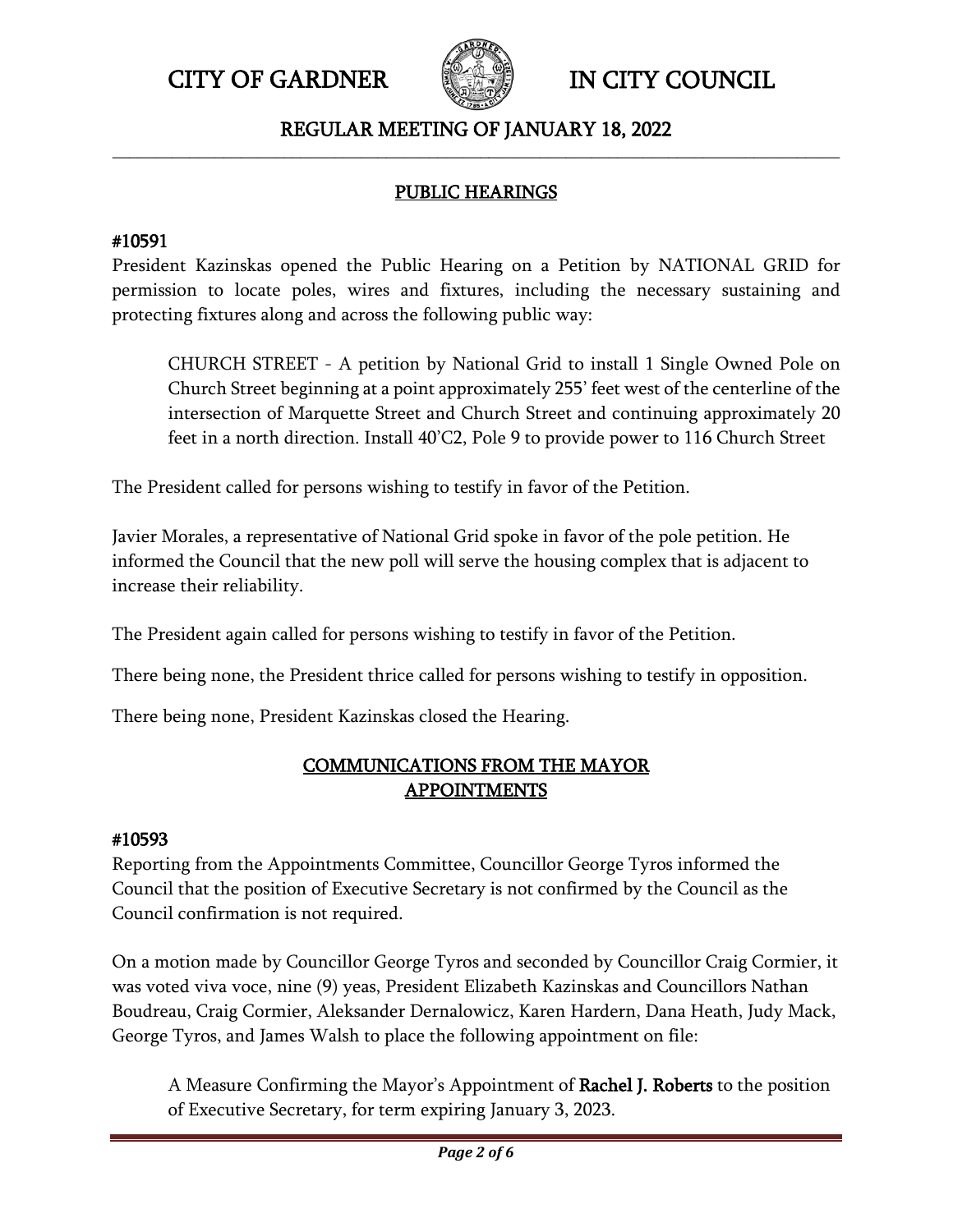

#### REGULAR MEETING OF JANUARY 18, 2022 **\_\_\_\_\_\_\_\_\_\_\_\_\_\_\_\_\_\_\_\_\_\_\_\_\_\_\_\_\_\_\_\_\_\_\_\_\_\_\_\_\_\_\_\_\_\_\_\_\_\_\_\_\_\_\_\_\_\_\_\_\_\_\_\_\_\_\_\_\_\_\_\_\_\_\_\_\_\_\_\_\_\_\_\_\_**

#### #10594

Reporting from the Appointments Committee, Councillor George Tyros informed the Council that according to the City Charter, Section Six, confirmation from the City Council is not required by the City Council.

On a motion made by Councillor George Tyros and seconded by Councillor Craig Cormier, it was voted viva voce, nine (9) yeas, President Elizabeth Kazinskas and Councillors Nathan Boudreau, Craig Cormier, Aleksander Dernalowicz, Karen Hardern, Dana Heath, Judy Mack, George Tyros, and James Walsh to place the following appointment on file:

A Measure Confirming the Mayor's Appointment of John M. Flick to the position of City Solicitor, for term expiring January 3, 2023.

### #10595

On a motion made by Councillor George Tyros and seconded by Councillor Judy Mack, it was voted viva voce, nine (9) yeas, President Elizabeth Kazinskas and Councillors Nathan Boudreau, Craig Cormier, Aleksander Dernalowicz, Karen Hardern, Dana Heath, Judy Mack, George Tyros, and James Walsh to refer the following appointment to the Appointments Committee for further study and report:

A Measure Confirming the Mayor's Appointment of **Ethan Kolodny** to the position of Assistant City Solicitor, for term expiring January 3, 2023.

### #10597

Reporting from the Appointments Committee, Councillor George Tyros informed the Council that he appreciates Fire Chief Lagoy for keeping the City Council informed with their appointments for the Fire Department.

On a motion made by Councillor George Tyros and seconded by Councillor Craig Cormier, it was voted viva voce, nine (9) yeas, President Elizabeth Kazinskas and Councillors Nathan Boudreau, Craig Cormier, Aleksander Dernalowicz, Karen Hardern, Dana Heath, Judy Mack, George Tyros, and James Walsh to place the following Communication on file:

A Communication from the Fire Department Regarding Newly Appointed Firefighters, Christopher Dauphinais and Jamie Henderson.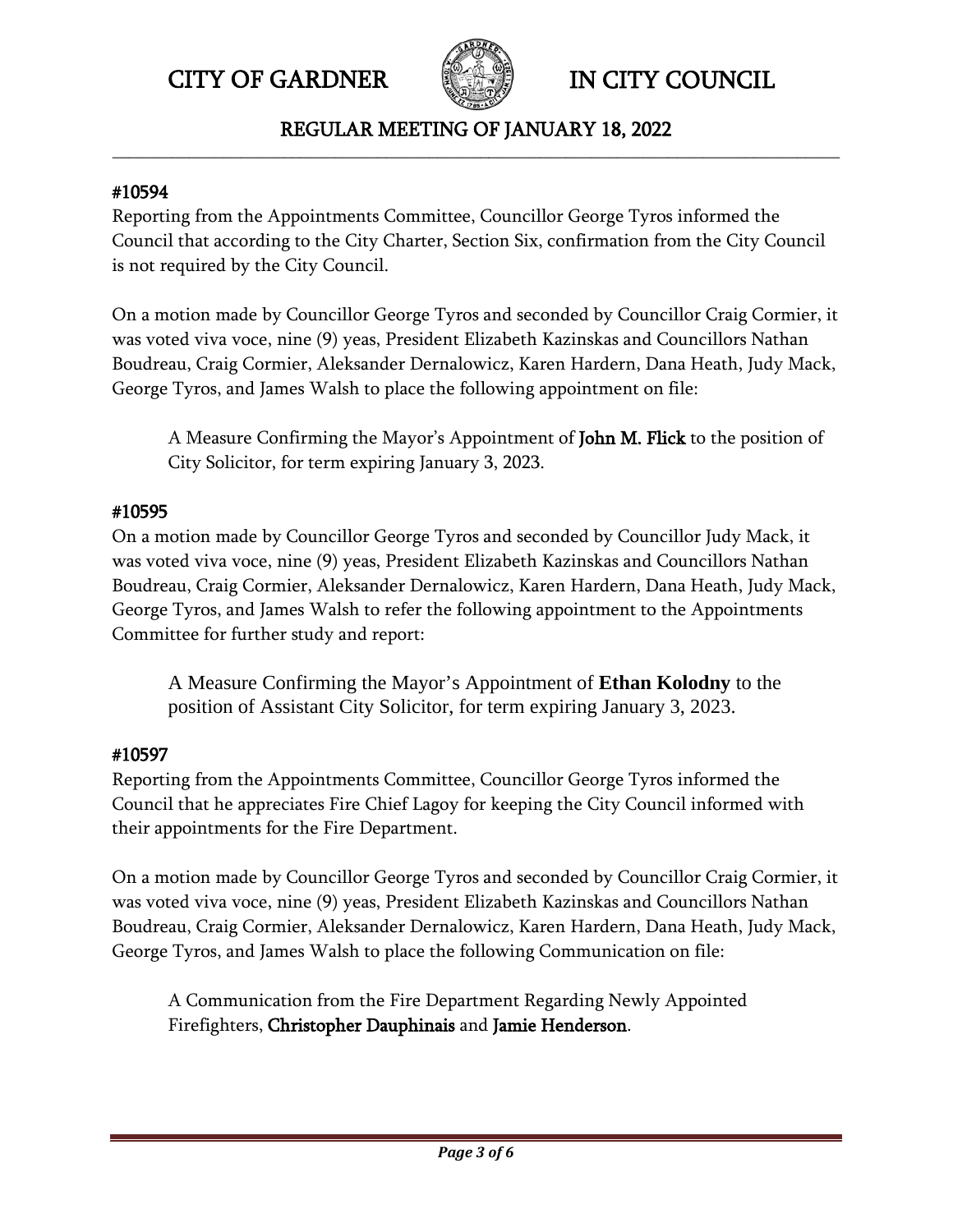



### REGULAR MEETING OF JANUARY 18, 2022 **\_\_\_\_\_\_\_\_\_\_\_\_\_\_\_\_\_\_\_\_\_\_\_\_\_\_\_\_\_\_\_\_\_\_\_\_\_\_\_\_\_\_\_\_\_\_\_\_\_\_\_\_\_\_\_\_\_\_\_\_\_\_\_\_\_\_\_\_\_\_\_\_\_\_\_\_\_\_\_\_\_\_\_\_\_**

# COMMUNICATIONS FROM THE MAYOR **ORDERS**

#### #10596

President Kazinskas stepped down from the president's seat so that she could participate in discussion and report for the Finance Committee. Councillor James Walsh took the president's chair.

Reporting from the Finance Committee, President Kazinskas informed the Council that the Gardner Municipal Golf Course had a very successful year so they had a larger amount of retained earnings than they originally had budgeted for. William Frank, the Department Head of the golf course said that there were shortages of supplies and items that needed to be replaced and phased out. He requested mowers and other items to operate the golf course. The golf course operates on an enterprise account. The funds that they collect are from operations such as member ship fees. No tax dollars are legally allowed to support its operations.

On a motion made by Councillor Elizabeth Kazinskas and seconded by Councillor George Tyros, it was voted on call of the roll, eight (8) yeas, Councillors Elizabeth Kazinskas, Nathan Boudreau, Craig Cormier, Ronald Cormier, Karen Hardern, Dana Heath, Judy Mack, George Tyros, and James Walsh; one (1) abstained, Councillor Aleksander Dernalowicz; that the following Order ought to pass:

AN ORDER REQUESTING A TRANSFER FROM GOLF SURPLUS/RETAINED EARNINGS TO GOLF COURSE EQUIPMENT EXPENDITURES.

ORDERED: That there be and is hereby transfer the sum of Two Hundred One Thousand Dollars and 00/100 (\$200,000.00) from Golf Surplus/Retained Earnings to Golf Course Equipment Expenditures.

# REPORTS OF STANDING COMMITTEES SAFETY COMMITTEE

#### #10590

Reporting for the Public Safety Committee, Councillor Craig Cormier informed the Council that the applicant was in good standing with the Police Department, Building Commissioner and taxes.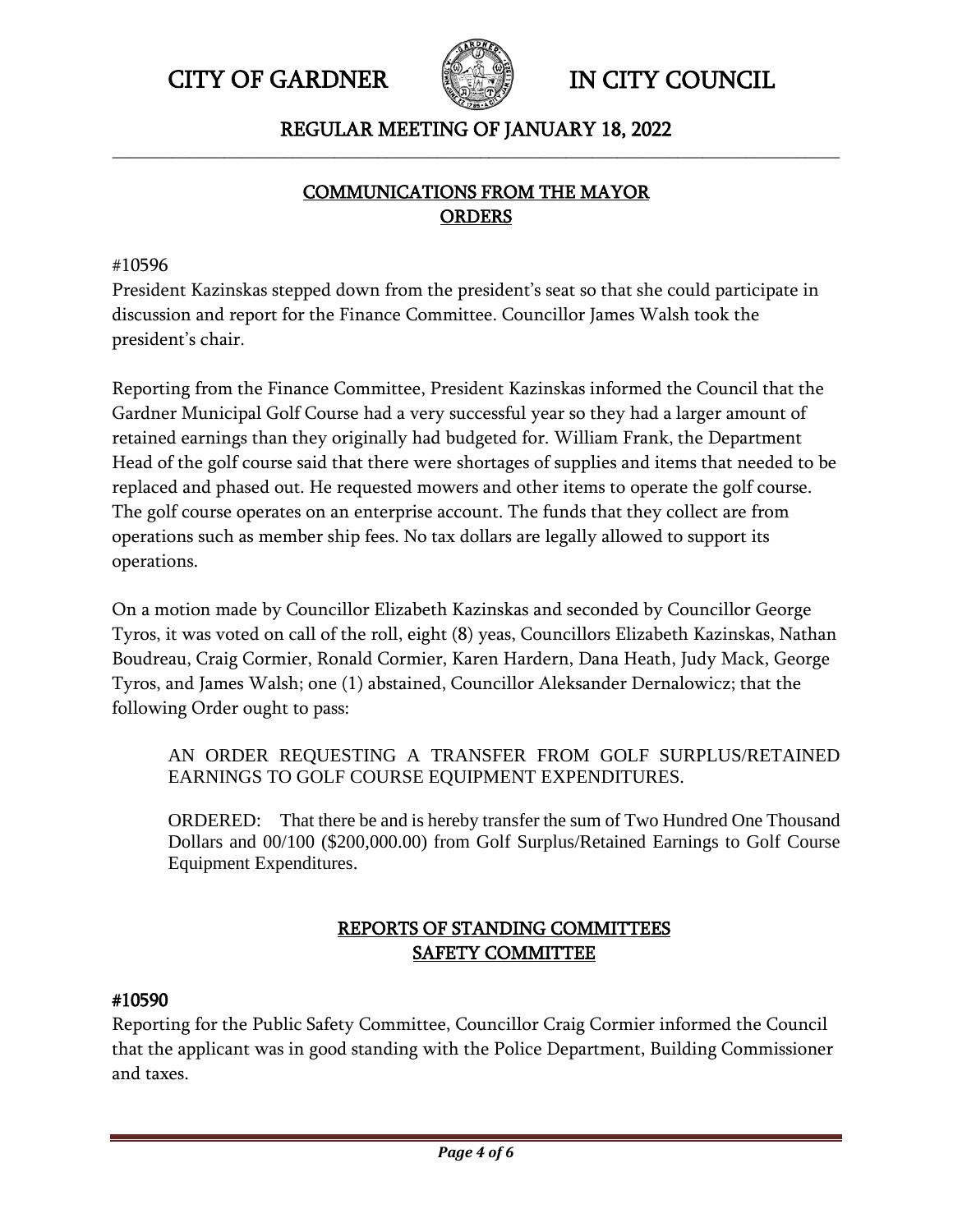

#### REGULAR MEETING OF JANUARY 18, 2022 **\_\_\_\_\_\_\_\_\_\_\_\_\_\_\_\_\_\_\_\_\_\_\_\_\_\_\_\_\_\_\_\_\_\_\_\_\_\_\_\_\_\_\_\_\_\_\_\_\_\_\_\_\_\_\_\_\_\_\_\_\_\_\_\_\_\_\_\_\_\_\_\_\_\_\_\_\_\_\_\_\_\_\_\_\_**

On a motion made by Councillor Craig Cormier and seconded by Councillor Karen Hardern, it was voted viva voce, nine (9) yeas, President Elizabeth Kazinskas and Councillors Nathan Boudreau, Craig Cormier, Aleksander Dernalowicz, Karen Hardern, Dana Heath, Judy Mack, George Tyros, and James Walsh to Grant a *License to Buy & Sell Second Hand Motor* Vehicles, Class 2 for Brian's Auto Sales, located at 549 W Broadway.

# PUBLIC SERVICE COMMITTEE

# #10591

Reporting for the Public Service Committee, Councillor James Walsh informed the Council that the committee met on this petition and a representative from National Grid was also present. The pole will provide service to the building known as the "high rise", a senior living complex located on Church Street.

On a motion by Councillor James Walsh and seconded by Councillor Aleksander Dernalowicz it was voted viva voce, ten (10) yeas, President Elizabeth Kazinskas and Councillors Nathan Boudreau, Craig Cormier, Ronald Cormier, Aleksander Dernalowicz, Karen Hardern, Dana Heath, Judy Mack, George Tyros, and James Walsh to Grant the following Order:

Church Street - A petition by National Grid to install 1 Single Owned Pole on Church Street beginning at a point approximately 255' feet west of the centerline of the intersection of Marquette Street and Church Street and continuing approximately 20 feet in a north direction. Install 40'C2, Pole 9 to provide power to 116 Church Street

# **NEW BUSINESS**

Councillor Dana Heath would like to thank his fellow Councillors for their kind words at the last meeting and accepting him with open arms. He appreciates the support he has received.

Councillor Craig Cormier would like to congratulate the two new firefighters and welcome them to the force and thank you for their service.

Councillor Nathan Boudreau would like to remind the residents of parking ban announcements on Facebook, Code Red and all the social media outlets. He would also like to thank the DPW employees for doing a great job during the last couple snowstorms.

Councillor James Walsh mentioned that the Public Service Committee met for the first-time last Thursday. They were introduced to a number of the management team and graciously received by them. He and the Director of Public Works invites the Council to a tour of the